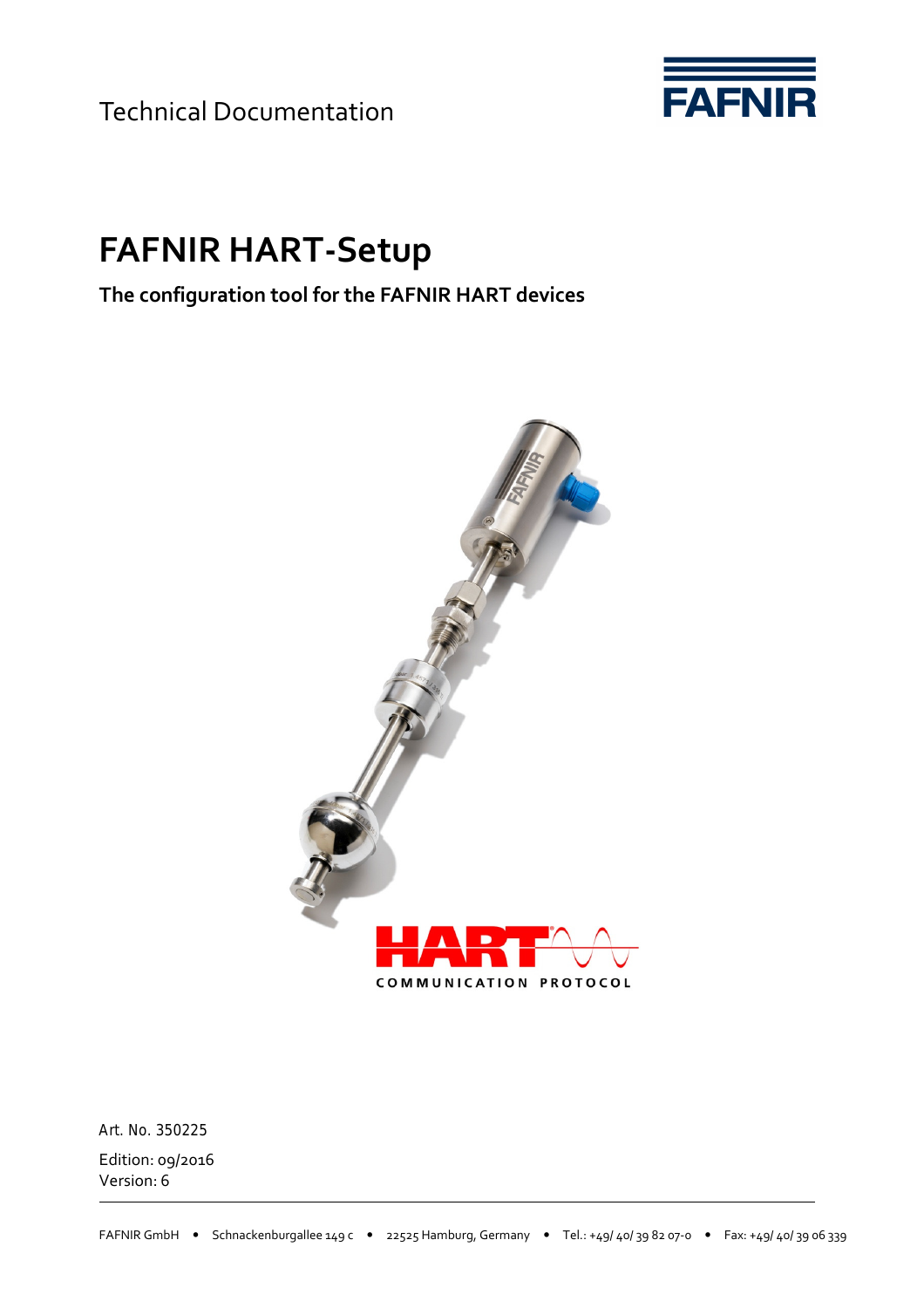

# Table of contents

| 1                       |  |
|-------------------------|--|
| $\overline{\mathbf{2}}$ |  |
| 2.1                     |  |
| 2.2                     |  |
| 3                       |  |
| 3.1                     |  |
| 3.2                     |  |
| 4                       |  |
| 4.1                     |  |
| 4.2                     |  |
| 4.3                     |  |
| 4.4                     |  |
| 4.5                     |  |
| 5                       |  |
| 6                       |  |
| 7                       |  |
| 7.1                     |  |
| 7.2                     |  |
| 7.3                     |  |
| 7.4                     |  |
|                         |  |

© Copyright:

Reproduction and translation is only permitted with the written consent of the FAFNIR GmbH. The FAFNIR GmbH reserves the right to carry out product alterations without prior notice.

HART<sup>®</sup> is a registered trademark of the HART Communication Foundation.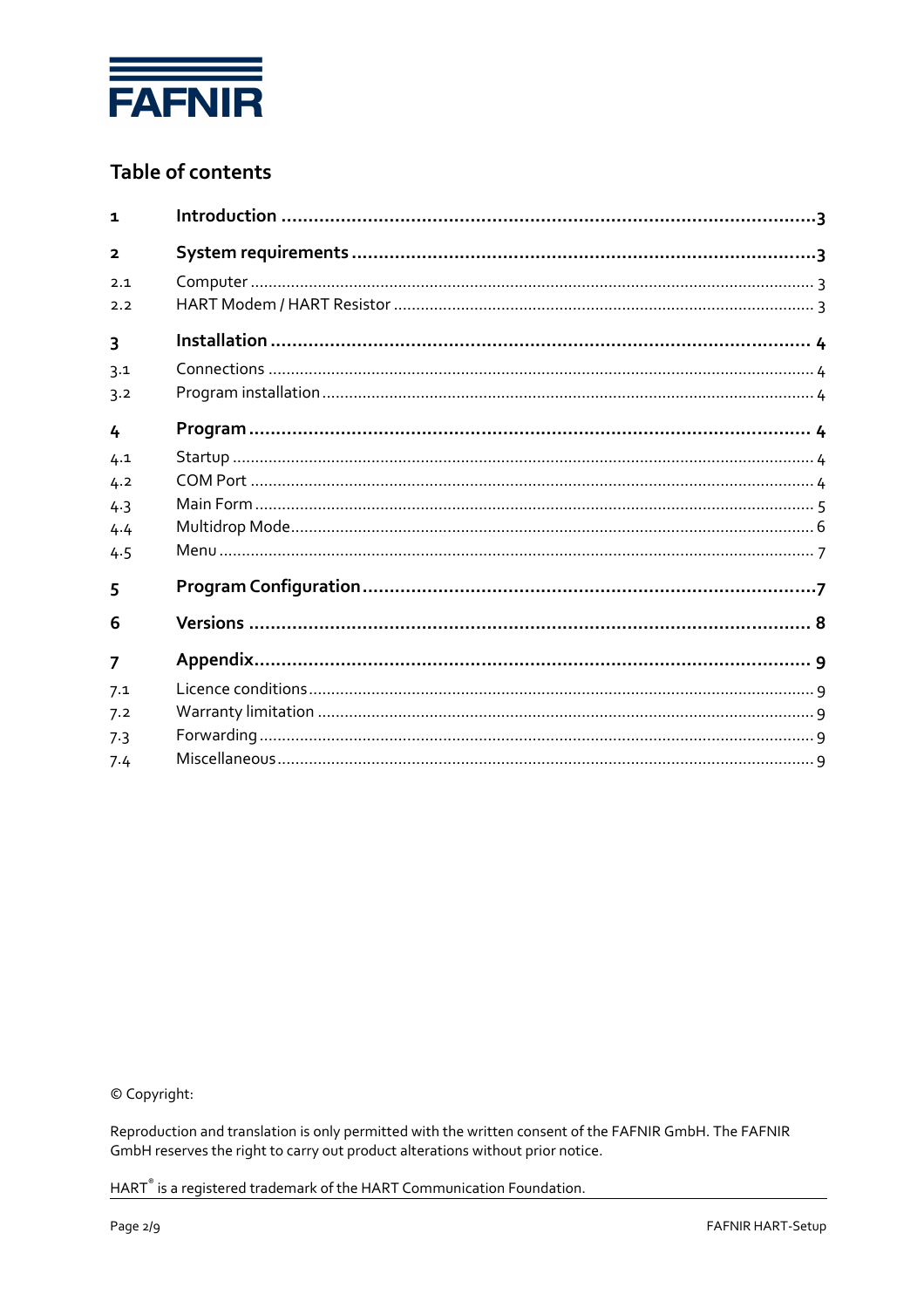

# **1 Introduction**

The program "FAFNIR HART-Setup" (former TORRIX HART-Setup) is the configuration tool for the FAFNIR HART devices. The program includes the following features:

- Displaying and changing of the most important HART configuration parameters
- Saving of current configuration parameters
- Loading a configuration file and adjusting the connected HART device automatically

In the technical documentation of your FAFNIR HART device you will find more information about HART.

# **2 System requirements**

#### **2.1 Computer**

- Operating system: Microsoft Windows 95, 98, 2000, XP or Vista
- Min. 3 MB free hard disk space
- One free serial or USB port, depending on the HART modem type (see 2.2 HART Modem / HART Resistor) Note: An USB-to-RS232 converter is not working.

## **2.2 HART Modem / HART Resistor**

You needed a HART modem to communicate with a FAFNIR HART device. See the following table for tested and recommended modems.

| <b>Description</b>                                     | Manufacturer  |  |
|--------------------------------------------------------|---------------|--|
| VIATOR RS232 HART Interface, Model 010001              | <b>MACTek</b> |  |
| VIATOR RS232 HART Interface [Eex ia] IIC, Model 010005 | <b>MACTek</b> |  |
| VIATOR USB HART Interface, Model 010031                | <b>MACTek</b> |  |
| RS232 HART Interface, Model HI311                      | SmarResearch  |  |
| USB HART Interface, Model HI321                        | SmarResearch  |  |

To enable a HART communication a resistor has to be inserted in series with the current loop. The value of this resistor has to be between 220  $\Omega$  and 1100  $\Omega$ .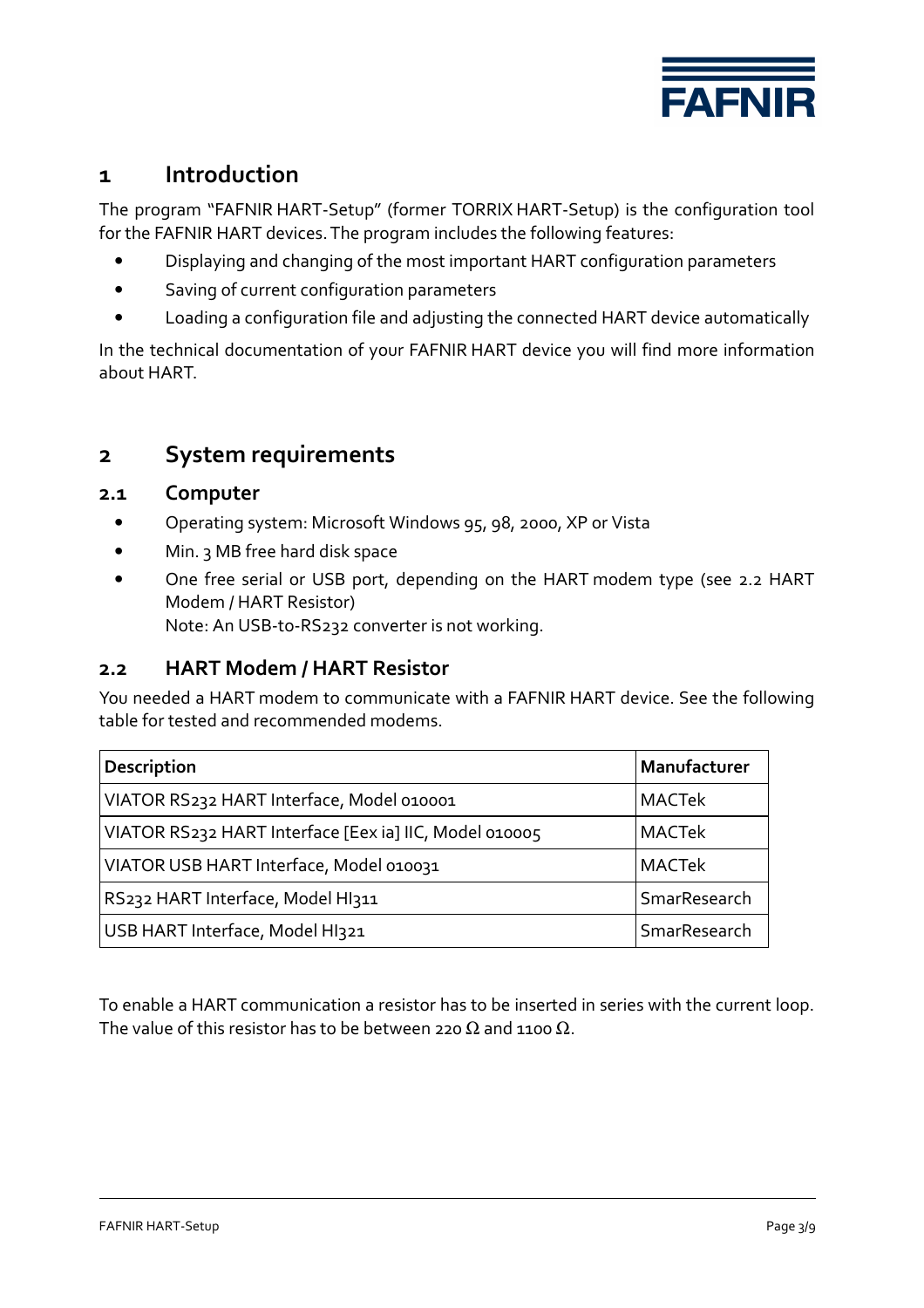

# **3 Installation**

# **3.1 Connections**



Attach the HART modem to the computer (via serial port or USB) and connect the two clamps on both ends of the HART resistor. The ampere meter is optional. It is needed to trim the calibration of the loop current.

## **3.2 Program installation**

Double-click on the "FAFNIRHARTSetup <VersionNumber>.exe" and follow the instructions of the installation shield.

# **4 Program**

#### **4.1 Startup**

Use the windows start menu to launch the FAFNIR HART-Setup program. When you have not specified a different program group, you will find the program in "FAFNIR\ FAFNIR HART-Setup".

#### **4.2 COM Port**

If you start the program the first time you have to choose the serial port to which the HART modem is connected. The port can be selected in the menu "Device" > "COM Port".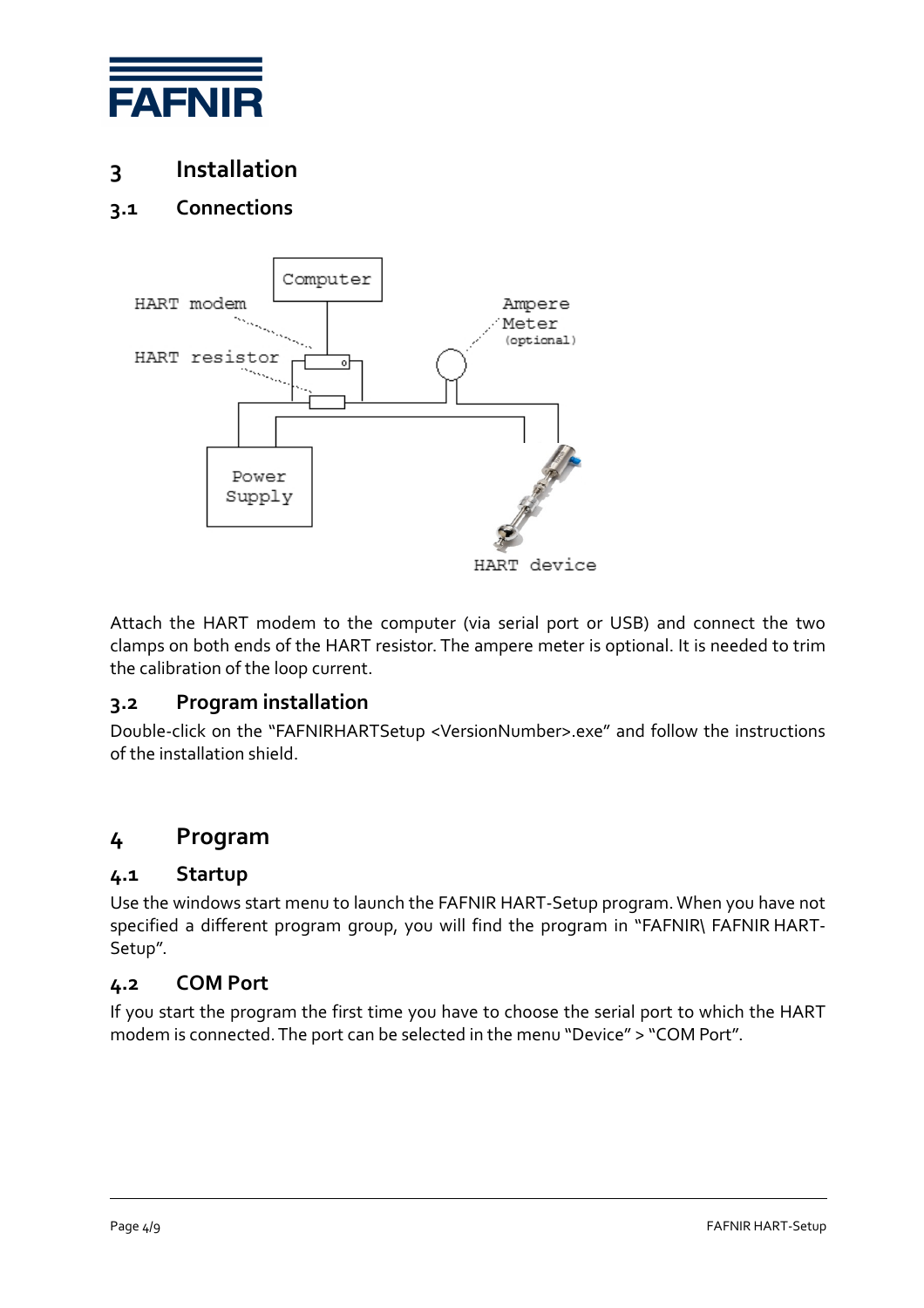

## **4.3 Main Form**

If you have not enabled the Multidrop Mode (see Multidrop Mode below) the program automatically polls for a FAFNIR HART device on start-up. When no FAFNIR HART device can be found on address 0, the program will ask for the next step:

| Option        | <b>Description</b>                                                                                          |
|---------------|-------------------------------------------------------------------------------------------------------------|
| Rescan o      | Rescans the polling address o                                                                               |
| Scan $1 - 15$ | Scans the polling addresses 1 to 15 for FAFNIR HART devices and<br>takes the device with the lowest address |
| Cancel        | Aborts the polling operation and terminates the program                                                     |

When a HART device was found, you will the see a form like this:

| <b>EXP</b> FAFNIR HART-Setup v2.0                                                                      |                                         |                       |  |  |  |  |
|--------------------------------------------------------------------------------------------------------|-----------------------------------------|-----------------------|--|--|--|--|
| Device Settings ?<br>Program                                                                           |                                         |                       |  |  |  |  |
| Identification  <br>Analog Output   Device Variables  <br>Maintenance   Others  <br><b>Diagnostics</b> |                                         |                       |  |  |  |  |
| 0<br>$\overline{\mathbf{v}}$ Loop Current Mode<br>Polling Address                                      |                                         |                       |  |  |  |  |
| Device Information:                                                                                    | Identification Information <sup>.</sup> |                       |  |  |  |  |
| 198 (0xC6)<br>Manufacturer ID                                                                          | Tag                                     | FAFNIR_               |  |  |  |  |
| 128 (0x80)<br>Device Code                                                                              | Long Tag                                | FAFNIR_TORRIX_        |  |  |  |  |
| 1000<br>Device ID                                                                                      | Descriptor                              | FAFNIR_TORRIX_        |  |  |  |  |
| 6<br>Universal Cmd. Rev.                                                                               | Message                                 | 777777777777777777777 |  |  |  |  |
| 3<br>Device Rev.                                                                                       | Date                                    | 11.05.09              |  |  |  |  |
| 3<br>Firmware Rev.                                                                                     | Final Assem, No.                        | l0.                   |  |  |  |  |
| 1<br>Hardware Rev.                                                                                     |                                         |                       |  |  |  |  |
|                                                                                                        |                                         |                       |  |  |  |  |
| Refresh<br>Save                                                                                        |                                         | <br>Direct CMD        |  |  |  |  |
| Success                                                                                                |                                         |                       |  |  |  |  |
| Device Status                                                                                          | Response Code                           |                       |  |  |  |  |

Double-click on the status bar to get detailed information about the device status. If any response code is not "Success", an additional form with detailed information appears below the Main Form.

If you edit an entry the background colour of the corresponding field will change, indicating that the new value has not been transferred to the connected HART device. Additionally the button "Save" will be enabled. The button "Save" has to be used to load changed parameters into the connected HART device.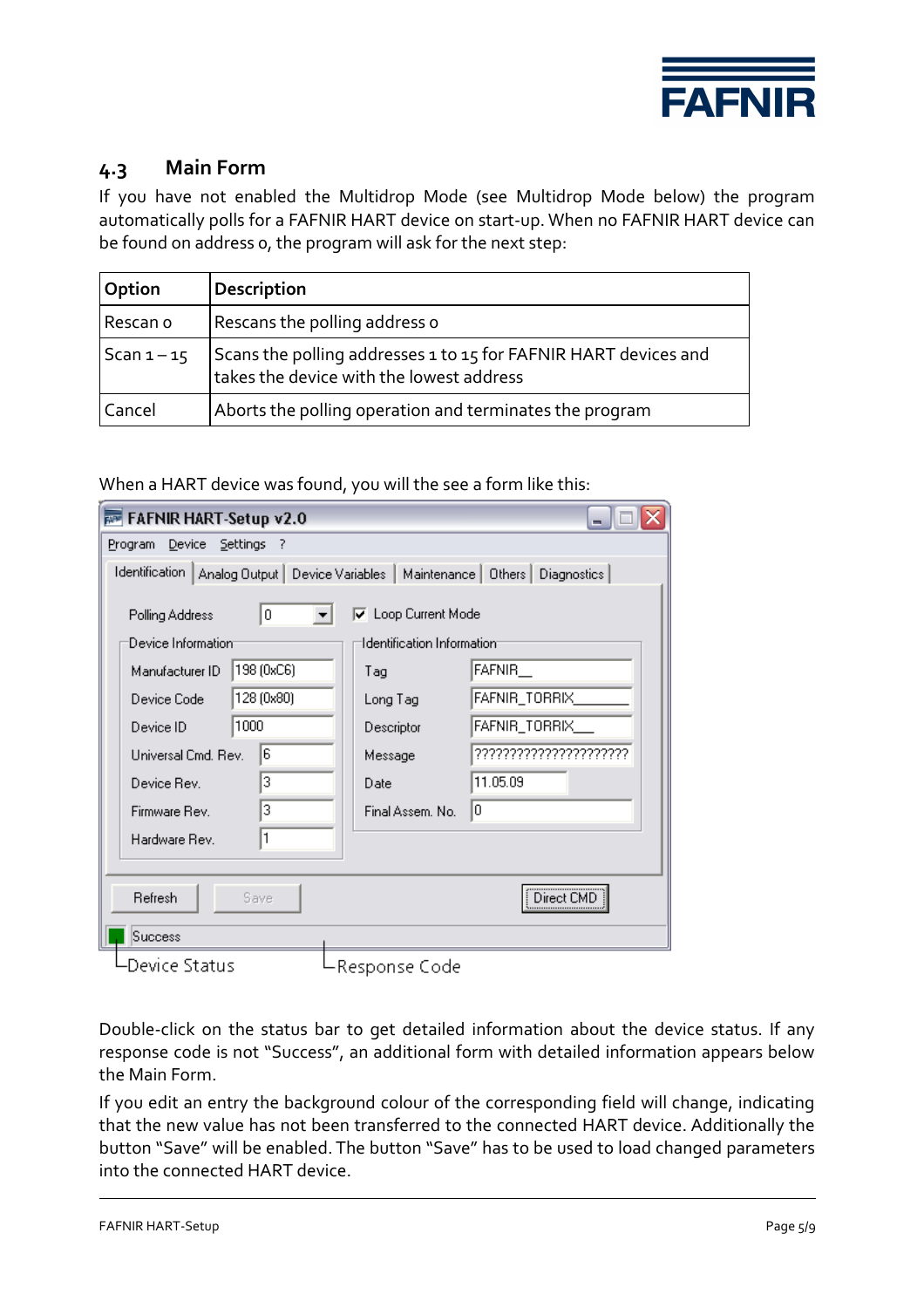

## **4.4 Multidrop Mode**

If the Multidrop Mode is enabled (see Menu) the "Life List window" will be shown at the program start. The program starts automatically to poll all addresses 0-15 for FAFNIR HART devices. It indicates the currently scanned address by highlighting the row in yellow. You can "Refresh" the Primary Value (PV), Percent of Range and Device Status when the scanning process is done.

Please hold the mouse cursor over a filled Device Status cell to get details of the device status.

|                         | Tag      | Man. ID    | Dev. Code      | Dev. ID | <b>Dev. Status</b>   | <b>PV Value</b>       | % of Range |
|-------------------------|----------|------------|----------------|---------|----------------------|-----------------------|------------|
| $\bf{0}$                |          |            |                |         |                      |                       |            |
| 1                       |          |            |                |         | <b>Device Status</b> |                       |            |
| $\overline{\mathbf{z}}$ |          |            |                |         |                      | Configuration Changed |            |
|                         | 3 FAFNIR | 198 (0xC6) | 50816 (0xC680) | 1000    | 0x40                 | 705, 166 millimeters  | 86,452     |
| 4                       |          |            |                |         |                      |                       |            |
| 5                       |          |            |                |         |                      |                       |            |
| 6                       |          |            |                |         |                      |                       |            |
| 7                       |          |            |                |         |                      |                       |            |
| 8                       |          |            |                |         |                      |                       |            |
| 9                       |          |            |                |         |                      |                       |            |
| 10                      |          |            |                |         |                      |                       |            |
| 11                      |          |            |                |         |                      |                       |            |
| $12$                    |          |            |                |         |                      |                       |            |
| 13                      |          |            |                |         |                      |                       |            |
| 14                      |          |            |                |         |                      |                       |            |
| 15                      |          |            |                |         |                      |                       |            |

 $\Box$  Polling Address

Choose a device and click "Select Device" or double-click the device to change to the main form (see Main Form).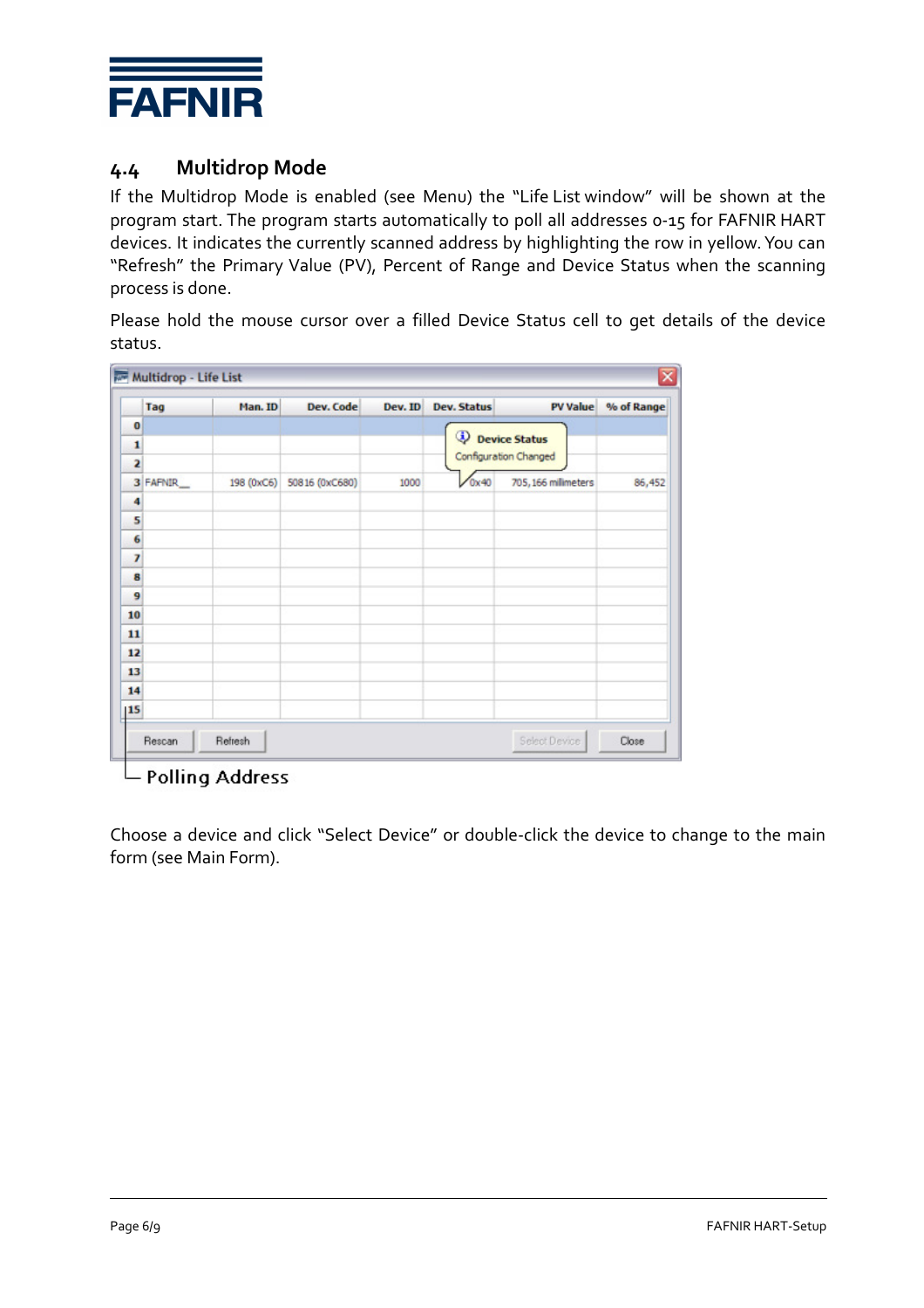

## **4.5 Menu**

| Setting<br>Device<br>Program |           | Device Settings    | <b>Settings</b> |              |                            |         |
|------------------------------|-----------|--------------------|-----------------|--------------|----------------------------|---------|
| Load Config                  | Rescan    | lut n              | Multidrop       |              | <b>Jariables</b> Maintenar |         |
| Save Config As               |           | <b>COM Port</b>    |                 | Auto Refresh | Disabled                   |         |
| Exit                         | a Address | 0.<br>$\mathbf{S}$ | 0               |              | 5 sec                      | ent M   |
|                              |           |                    |                 |              | 10 <sub>sec</sub>          |         |
|                              |           |                    | ation           |              | 30 sec                     | i Infor |

- "**Load Config…**": Loads a configuration file and adjusts the connected device to the parameters defined in the file.
- "**Save Config As…**": Reads the current parameters of the connected device and saves them in a user defined configuration file.
- "**Rescan**" / "**Life List**": Polls for a FAFNIR HART device. Do not mix up with the "Refresh"-Button.
- "**COM Port**": Changes the serial port.
- "**Multidrop**": Enables/disables the Multidrop Mode
- "**Auto refresh**": Enables/disables the automatic refresh of the tabs "Analog Output" and "Device Variables"

# **5 Program Configuration**

In the installation folder of FAFNIR HART-Setup you will find a file named "FAFNIR-HARTSetup.ini". You can edit this file to trim the behaviour of FAFNIR HART-Setup to your needs. Normally you do not need to edit this file.

| Setting          | <b>Possible Values Default</b>  |              | Description                                                                                   |
|------------------|---------------------------------|--------------|-----------------------------------------------------------------------------------------------|
| NumberOfAttempts | Unsigned<br>Integer; $x \neq 0$ | 3            | Number of attempts to get an valid<br>answer from device                                      |
| ConfigSeparator  | Char                            |              | Reference to "Load Config" and "Save<br>Config As", Separator between<br>identifier and value |
| FilePrefix       | String                          | HART-<br>Dev | Prefix for filename in "Save Config As"                                                       |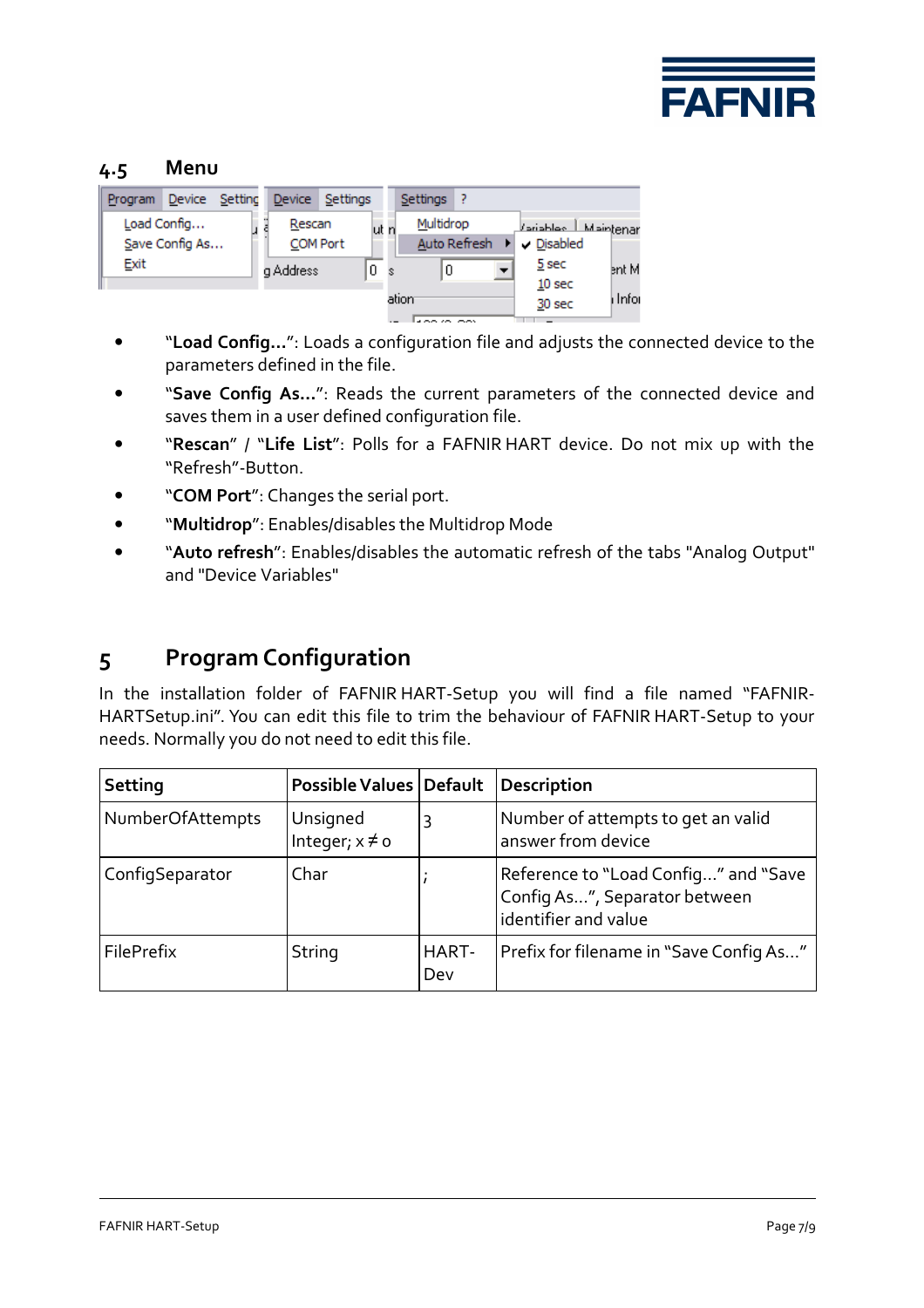

# **6 Versions**

| Version | Description                                                                                                                                                                                                  |
|---------|--------------------------------------------------------------------------------------------------------------------------------------------------------------------------------------------------------------|
| 2.1.2   | Modified display of Device Variables in tab "Device Variables"<br>Modified Enable/Disable Device Variables in tab "Others"                                                                                   |
| 2.1.1   | Added warning message "Do not de-energise" for write commands<br>Bug fixed: Solved timing problems for various RS232 HART modems                                                                             |
| 2.1.0   | Various changes to support FAFNIR CONDURIX HART devices                                                                                                                                                      |
| 2.0.1   | Modified Device Variable handling for more usability                                                                                                                                                         |
| 2.0.0   | Renamed from "TORRIX HART-Setup" to "FAFNIR HART-Setup"<br>Setting Multidrop and Auto Refresh moved from configuration file (.ini) to the<br>program menu<br>Enable/Disable Device Variables in tab "Others" |
| 1.0.0   | First released version                                                                                                                                                                                       |